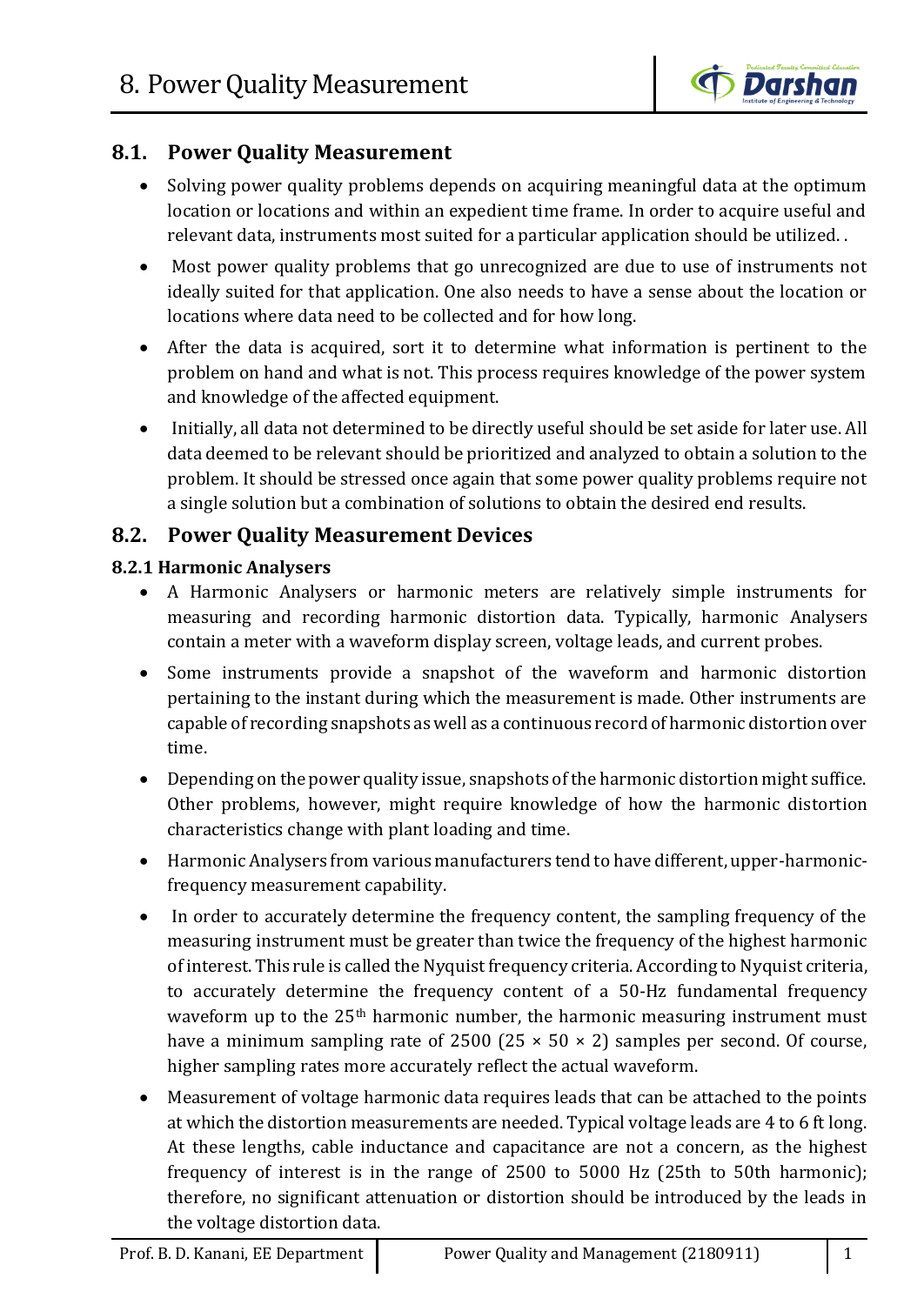

- Measuring current harmonic distortion data requires some special considerations. Most current probes use an iron core transformer designed to fit around the conductors in which harmonic measurements are needed. Iron-core current probes are susceptible to increased error at high frequencies and saturation at currents higher than the rated values. Prior to installing current probes for harmonic distortion tests, it is necessary to ensure that the probe is suitable for use at high frequencies without a significant loss in accuracy.
- At higher frequencies, currents and distortions normally looked at are considerably lower than at the lower frequencies, and some loss of accuracy at higher frequencies might not be all that important. Typically, a 5.0% loss in accuracy might be expected, if the waveform contains significant levels of higher order harmonics.

### **8.2.2 Transient Disturbance Analysers**

- Transient-disturbance analyzers are advanced data acquisition devices for capturing, storing, and presenting short-duration, subcycle power system disturbances. As one might expect, the sampling rates for these instruments are high. It is not untypical for transient-disturbance recorders to have sampling rates in the range of 2 to 4 million samples per second. Higher sampling rates provide greater accuracy in describing transient events in terms of their amplitude and frequency content.
- Both these attributes are essential for performing transient analysis. The amplitude of the waveform provides information about the potential for damage to the affected equipment. The frequency content informs us as to how the events may couple to other circuits and how they might be mitigated.
- Equipment that contains power supplies or capacitor filter circuits is especially susceptible to fast rise-time transients with high-frequency content.
- The use of longer cable lengths in transient measurements results in higher inductance and capacitance and greater attenuation of the transient waveform. Also, in order to minimize noise pickup from external sources, the voltage leads should be kept away from high-voltage and high-current conductors, welding equipment, motors, and transformers.
- Current transformers used in transient current measurements must have a peak current rating at least equal to the maximum expected currents; otherwise, current peaks are lost in the data due to saturation of the current probe.

### **8.2.3 Oscilloscopes**

- Oscilloscopes are useful for measuring repetitive high-frequency waveforms or waveforms containing superimposed high-frequency noise on power and control circuits. Oscilloscopes have sampling rates far higher than transient-disturbance analyzers. Oscilloscopes with sampling rates of several hundred million samples per second are common. This allows the instrument to accurately record recurring noise and highfrequency waveforms.
- The pulse-width-modulated waveform of the voltage input to an adjustable speed AC motor, data are not within the capabilities of harmonic analyzers and transientdisturbance recorders. Digital storage oscilloscopes have the ability to capture and store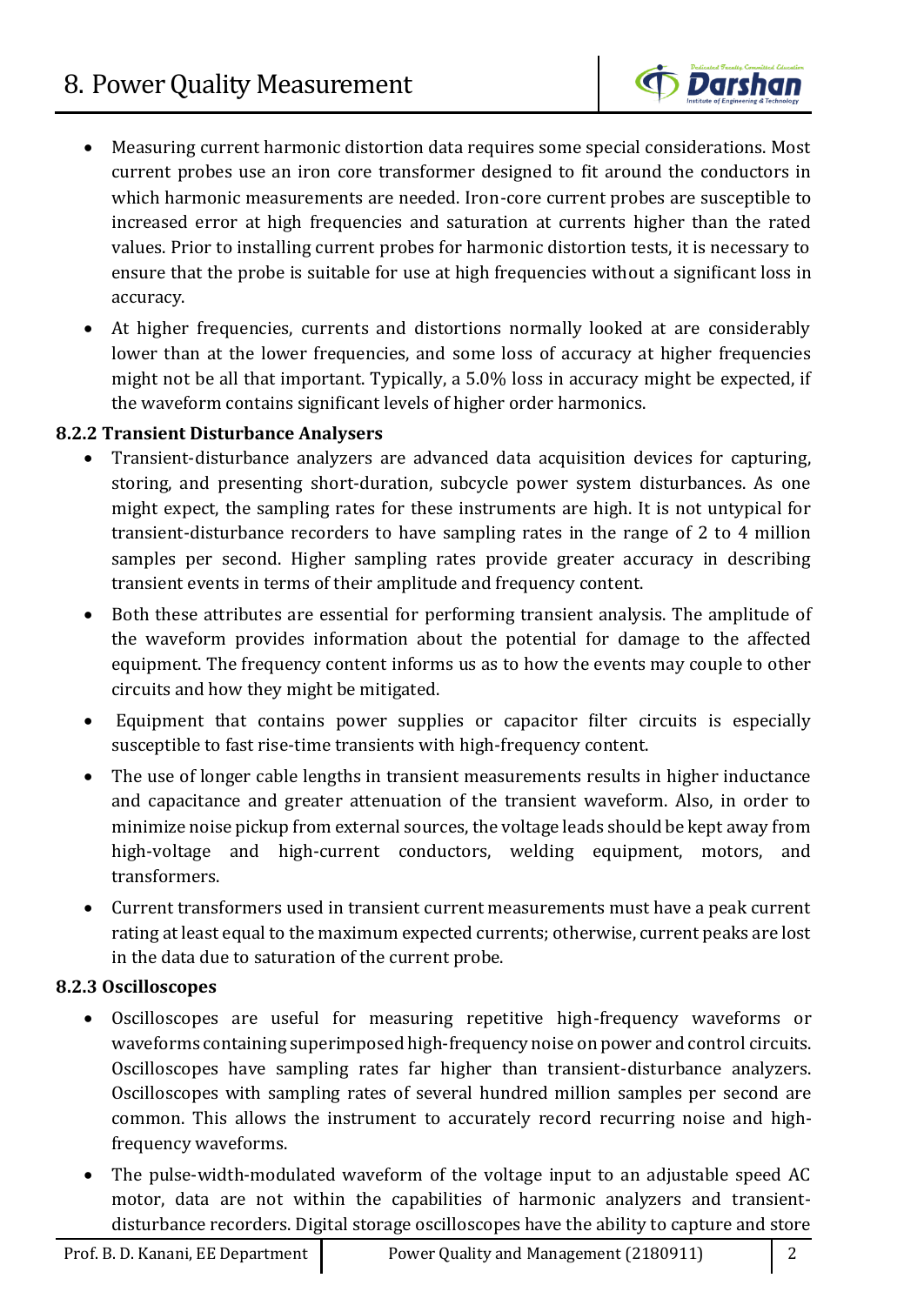

waveform data for later use. Using multiple-channel, digital storage oscilloscopes, more than one electrical parameter may be viewed and stored.

- Selection of voltage probes is essential for proper use of oscilloscopes. Voltage probes for oscilloscopes are broadly classified into passive probes and active probes. Passive probes use passive components (resistance and capacitance) to provide the necessary filtering and scale factors necessary. Passive probes are typically for use in circuits up to 300 VAC. Higher voltage passive probes can be used in circuits of up to 1000 VAC. Most passive probes are designed to measure voltages with respect to ground. Passive probes, where the probe is isolated from the ground, are useful for making measurements when connection to the ground is to be avoided. Active probes use active components such as field effect transistors to provide high input impedance to the measurements.
- High input impedance is essential for measuring low-level signals to minimize the possibility of signal attenuation due to loading by the probe itself. Active probes are more expensive than passive probes. The high frequency current probe is an important accessory for troubleshooting problems using an oscilloscope. By using the current probe, stray noise and ground loop currents in the ground grid can be detected.

#### **8.2.4 Data Loggers and Chart Recorders**

- Data loggers and chart recorders are sometimes used to record voltage, current, demand, and temperature data in electrical power systems. Data loggers and chart recorders are slow-response devices that are useful for measuring steady-state data over a long period of time. These devices record one sample of the event at predetermined duration, such as 1 sec, 2 sec, 5 sec, etc. The data are normally stored within the loggers until they are retrieved for analysis.
- The data from data loggers and chart recorders are sufficient for determining variation of the voltage or current at a particular location over an extended period and if there is no need to determine instantaneous changes in the values. In some applications, this information is all that is needed. But, in power quality assessments involving transient conditions, these devices are not suitable. The advantage of data loggers is that they are relatively inexpensive compared to power quality recording instrumentation. They are also easier to set up and easier to use. The data from the device may be presented in a text format or in a graphical format.

#### **8.2.5 True RMS Meters**

- The term *true RMS* is commonly used in power quality applications. What are true RMS meters? As we saw in previous chapters, the RMS value of the current or voltage can be substantially different from the fundamental component of the voltage or current. Using a meter that measures average or peak value of a quantity can produce erroneous results if we need the RMS value of the waveform. For waveforms rich in harmonics, the average and peak values would be considerably different than waveforms that are purely sinusoidal or close to sinusoidal. Measuring the average or peak value of a signal and scaling the values to derive a RMS value would lead to errors.
- Analog panel meters give erroneous readings when measuring nonsinusoidal currents. Due to higher frequency components, analog meters tend to indicate values that are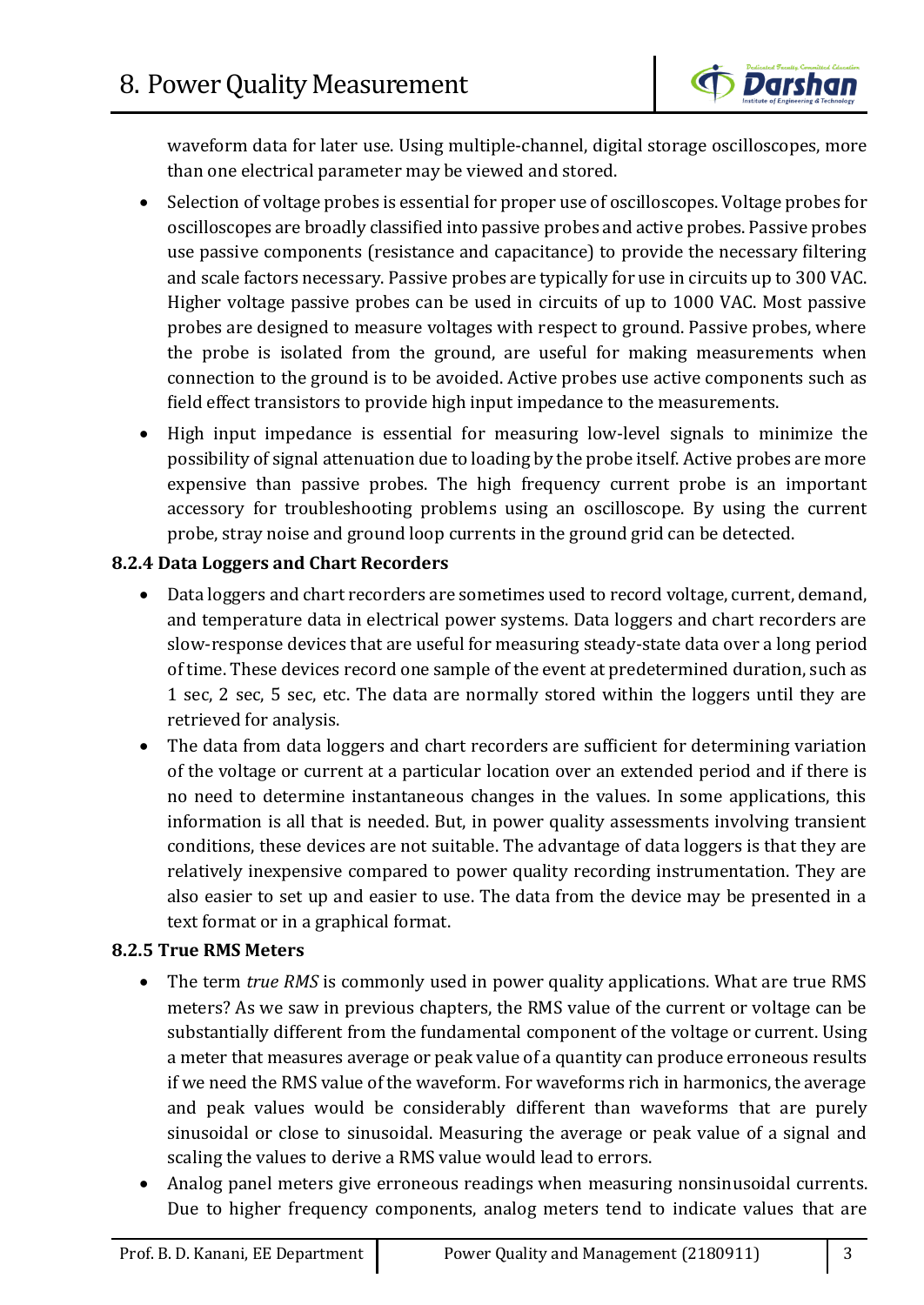

lower than the actual values. The presence of voltage and current transformers in the metering circuit also introduces additional errors in the measurements.

 True RMS meters overcome these problems by deriving the heating effect of the waveform to produce an accurate RMS value indication. After all, RMS value represents the heating effect of a voltage or current signal. Most true RMS meters do not provide any indication of the waveform of the quantity being measured. To accomplish this, the meters require high-frequency signal sampling capability. The sampling rate should satisfy Nyquist criteria in order to produce reasonably accurate results. Some benchtop RMS meters do have the sampling capability and ports to send the information to a computer for waveform display.

### **8.3. Power Quality Measurements**

- The first step in solving power quality problems is to determine the test location or locations. Even the best available power quality instrumentation is only as good as the personnel using it.
- Setting up instrumentation at a location that is not optimum with respect to the affected equipment can yield misleading or insufficient information. Electrical transients are especially prone to errors depending on the type of the instrument used and its location.
- The following example might help to make this point clear.
	- **Example:** A large mainframe printing machine was shutting down randomly with no apparent cause. The machine was installed in a computer data center environment and was supplied from an uninterruptible power source (UPS) located about 10 ft from the machine. The power cord from the UPS to the printer was a 15-ft, three-conductor cable.
	- Simultaneous measurement of power quality at the printer input terminals and the UPS terminals supplying the printer revealed that, while transients were present at the machine, no corresponding transients were evident at the UPS. In this case, the 15 ft of cable was sufficient to mask the transient activity.
	- It was determined that the transients were caused by the printer itself due to its large current inrush requirement during the course of printing. The printer contained sensitive voltage detection circuitry which was causing the printer to shut down.
	- To take care of the problem, inline filters were installed at the printer input which reduced the transient amplitudes to levels that could be lived with. In this case, if the power quality measurement instrument had been installed at the UPS output only, the cause of the problem would have gone undetected.
- The best approach to investigating power quality problems is to first examine the power quality to the affected equipment at a point as close as possible to the equipment.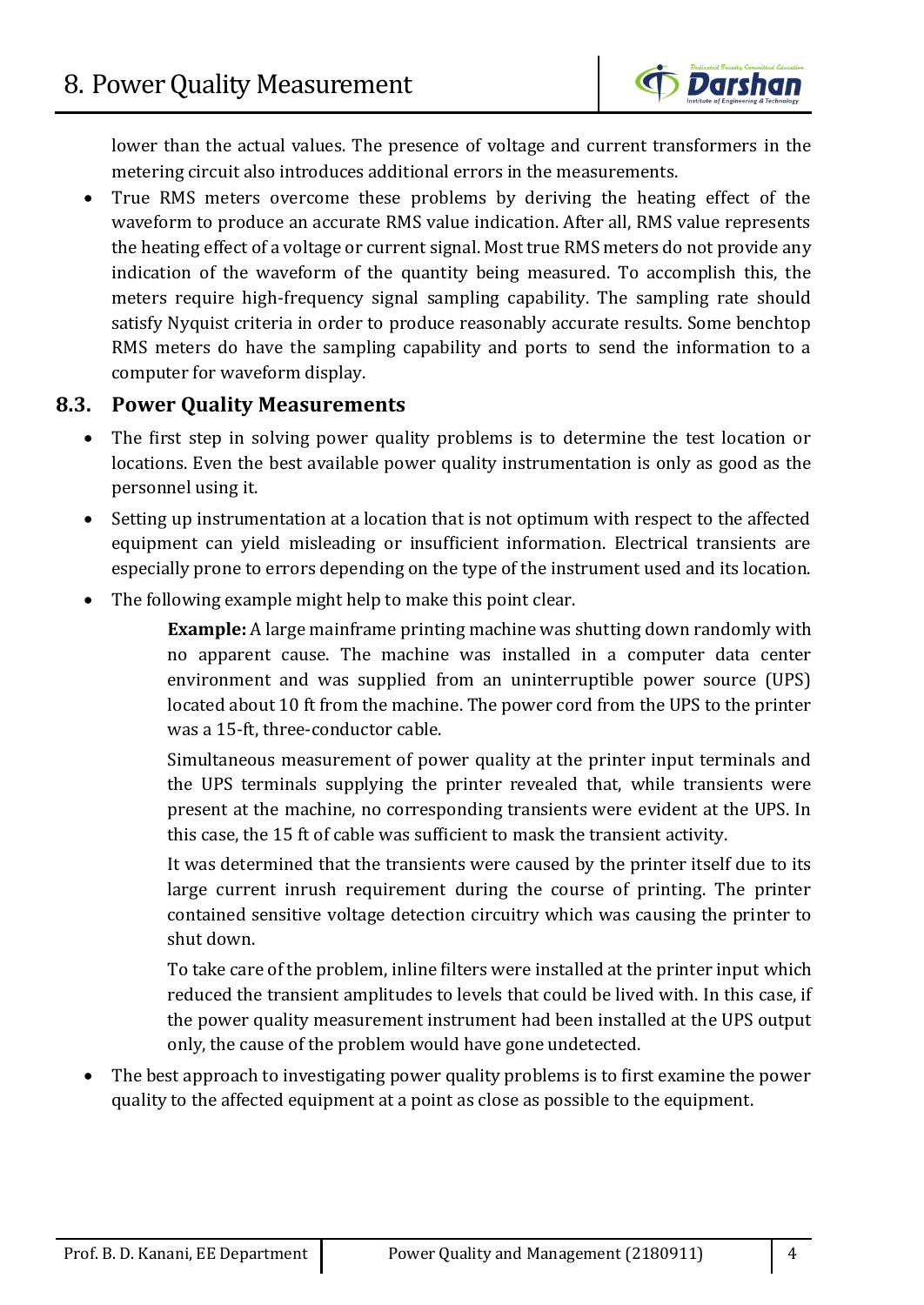

## **8.4. Number of test locations**

 If at all possible, power quality tests should be conducted at multiple locations simultaneously. The data obtained by such means are useful in determining the nature of the power quality problem and its possible source as quickly as possible.



*Figure 8.1 Test locations for power quality instrumentation*

- If simultaneous monitoring is not feasible due to cost or other factors, each location may be individually monitored, taking care to ensure similar operating environments for testing at each location to allow direct comparison of information. The number of test locations would depend on the nature of the problem and the nature of the affected equipment.
- For example, in Figure 8.1, if power quality problems are observed at location C and not at B, it is not necessary to monitor A. On the other hand, if problems are noticed at C and B, then location A should be tested as well as location D, if necessary.
- The experience of the power quality engineer becomes important when trying to resolve the different scenarios. For a large facility with multiple transient sources and susceptible equipment, the challenge can be immense.

### **8.5. Test Duration**

- As a general rule, it is necessary to test each location for at least one week unless results definitely indicate power quality issues at the location that could be causing problems. In such a case, the interval could be shortened.
- Most power quality issues or tendencies present themselves within this time frame. The actual test durations depend on the experience of the power quality engineers and their comfort level for deriving conclusions based on the data produced.
- Test duration may be shortened if different power system operating conditions that can cause power system disturbances can be created to generate an adequate amount of data for a solution.
- It is also important to point out that using power quality tendencies to generate conclusions can be risky. This is because under certain conditions more than one power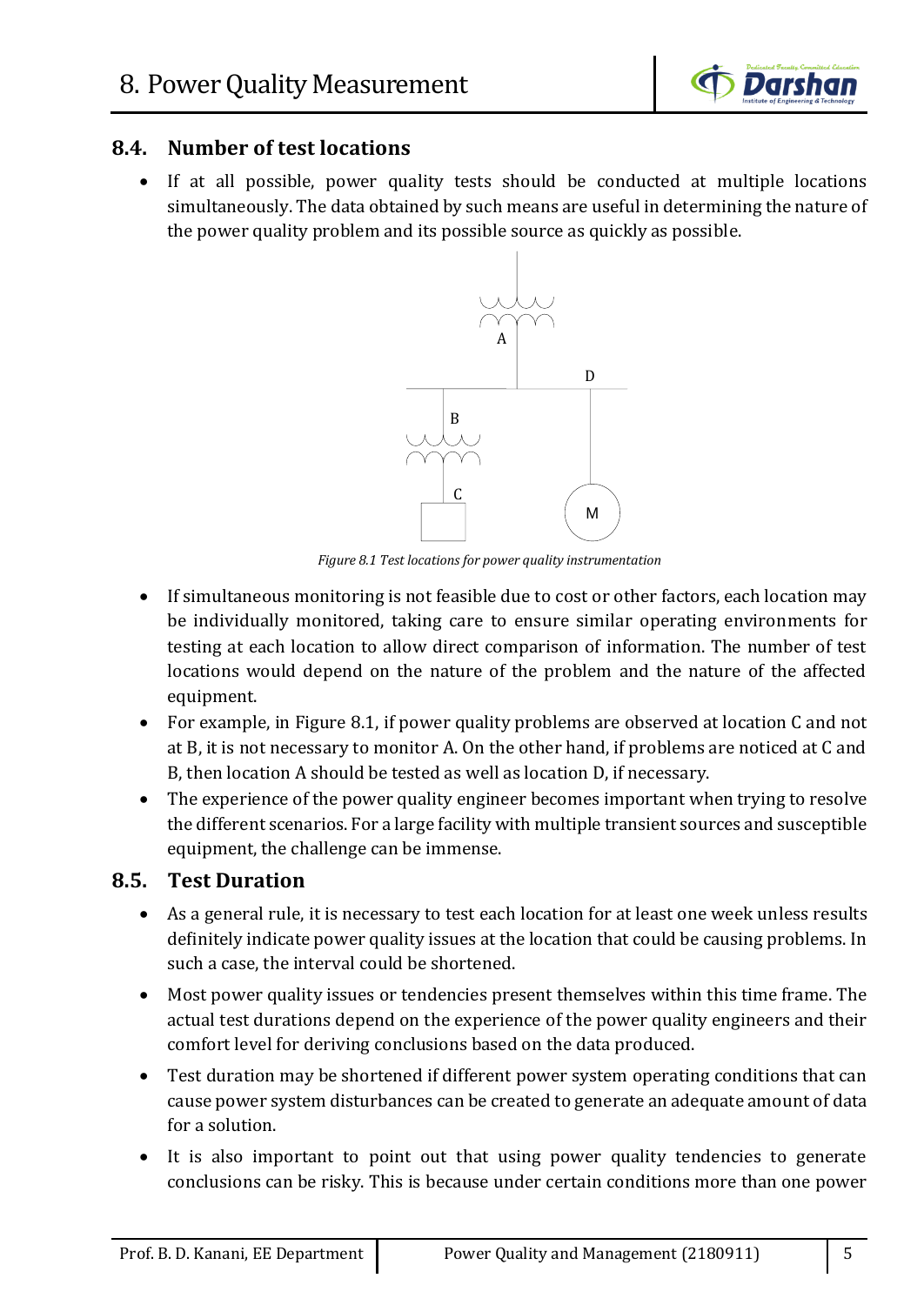

quality problem can produce the same type of symptoms, in which case all possible scenarios should be examined.

**Example:** A solid-state motor starter was tripping during startup of the motor. Power quality measurements indicated large current draw during the startup. The trips were thought to be due to the starting currents, which exceeded the setting of the starter protection. The actual cause, however, was severe under voltage conditions produced during startup.

The source feeding the starter was not a rigid circuit, causing a large voltage drop during motor start. The excessive current draw was due to severe under voltage conditions. Once the source to the adjustable speed drive was made rigid, the problem disappeared. In this example, measuring only the current input to the adjustable speed drive would have led to inaccurate conclusions.

## **8.6. Instrument Setup**

- Setting up instruments to collect power quality data is probably the most critical aspect of testing and also one that most often can decide the end results.
- The first step is making sure to observe certain safety rules. In the majority of cases, power to electrical equipment cannot be turned off to allow for instrument setup.
- The facility users want as few interruptions as possible, preferably none. Opening the covers of electrical switchboards and distribution panels requires diligence and patience. Personal protective equipment (PPE) is an important component of power quality testing. Minimum PPE should contain electrical gloves, safety glasses, and fire-retardant clothing.
- While removing panel covers and setting up instrument probes it is important to have someone else present in the room. The second person may not be trained in power quality instrument setup and testing.

# **8.7. Instrument Setup Guidelines**

- Installing power quality instruments and probes requires special care. It is preferred that voltage and current probe leads do not run in close proximity to high-current cables or bus, especially if they are subjected to large current inrush. This can inductively induce voltages in the leads of the probes and cause erroneous data to be displayed.
- Voltage and current lead runs parallel to high-current bus or cable should be avoided or minimized to reduce the possibility of noise pickup. When connecting voltage probes, the connections must be secure. Loose connections are prone to intermittent contact, which can produce false indications of power quality problems.
- Voltage and current probe leads should be periodically inspected. Leads with damaged insulation or those that look suspect must be promptly replaced to avoid dangerous conditions. While making current measurements, one of the main causes of errors is improper closing of the jaws of the probe. Substantial errors in current measurements and phase angles can be produced due to air gaps across the jaws of the current probes.
- It is important to keep the test location well-guarded and secured to prevent unauthorized access. The test locations must be secured with barrier tapes or other